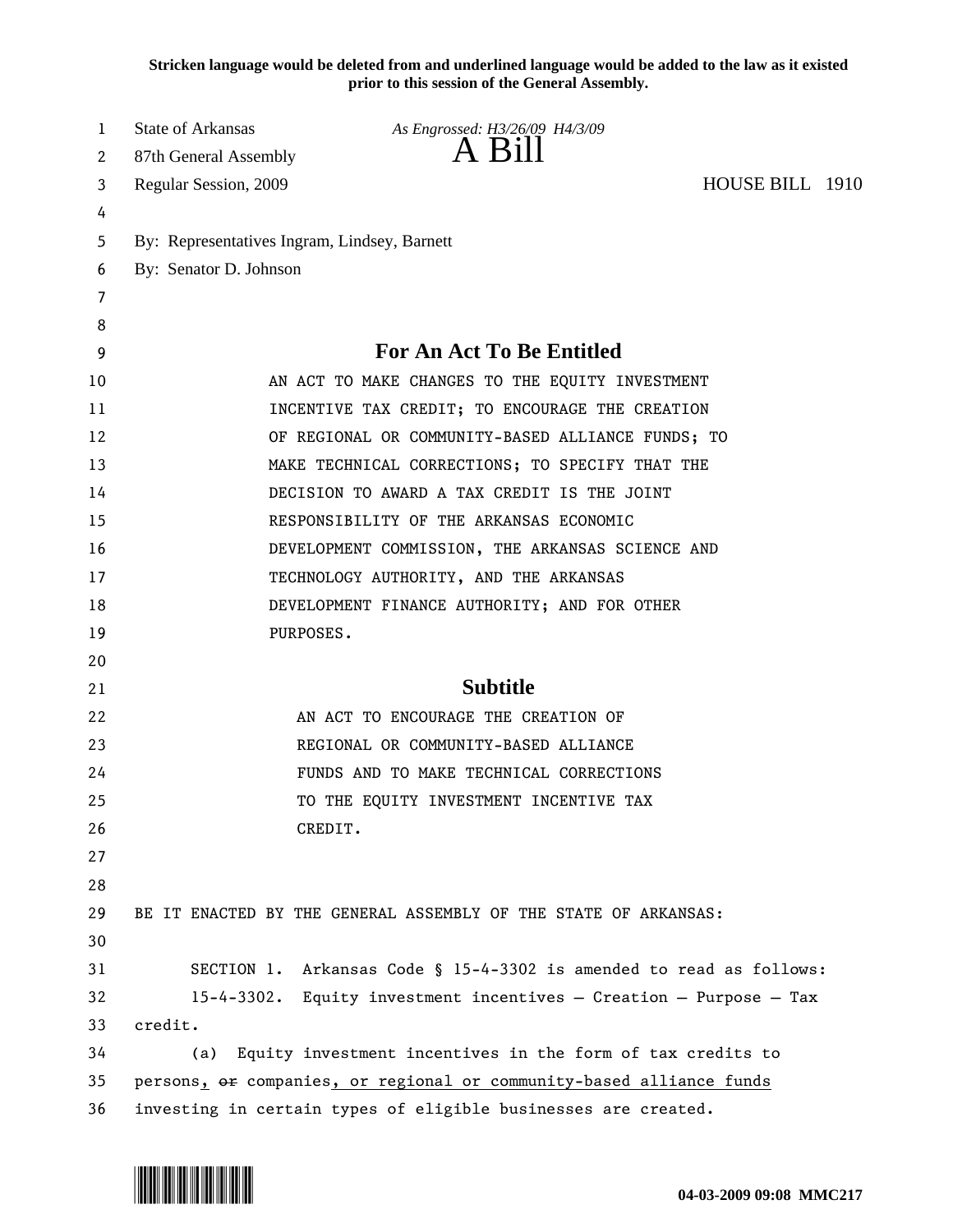| 1  | The equity investment incentives shall:<br>(b)                                   |
|----|----------------------------------------------------------------------------------|
| 2  | Encourage capital investment in certain types of businesses<br>(1)               |
| 3  | including:                                                                       |
| 4  | (A)<br>Early-stage businesses and start-up businesses in this                    |
| 5  | state;                                                                           |
| 6  | Businesses paying wages in excess of prevailing wages<br>(B)                     |
| 7  | in the state or the county where the company is located; and                     |
| 8  | (C)<br>Businesses that are invested in by venture capital                        |
| 9  | funds and regional or community-based alliance funds; and                        |
| 10 | (2)<br>Create new jobs $\div$ ; and                                              |
| 11 | Encourage the formation of regional or community-based<br>(3)                    |
| 12 | alliance funds.                                                                  |
| 13 | An equity investment incentive tax credit is created that shall<br>(c)(1)        |
| 14 | be equal to thirty-three and one-third percent $(33 \t1/3\t\%)$ of the approved  |
| 15 | amount invested by an investor in an eligible business, as identified in $\S$    |
| 16 | $15 - 4 - 3303(a)$ .                                                             |
| 17 | (2) Effective July 1, 2010, an equity investment incentive tax                   |
| 18 | credit is created that shall be equal to fifty percent $(50\%)$ of the approved  |
| 19 | amount invested by an investor in an eligible business, as identified in $\S$    |
| 20 | $15 - 4 - 3303(a)$ .                                                             |
| 21 | A tax credit not to exceed fifty thousand dollars (\$50,000)<br>(3)              |
| 22 | is created that shall be equal to one hundred percent (100%) of the approved     |
| 23 | amount of start-up organizational and educational costs associated with          |
| 24 | forming a regional or community-based alliance fund, as identified in $\S$ 15-4- |
| 25 | $3303(b)$ .                                                                      |
| 26 | The tax credit, if awarded, is available to the investor.<br>(4)                 |
| 27 |                                                                                  |
| 28 | SECTION 2.<br>Arkansas Code § 15-4-3303 is amended to read as follows:           |
| 29 | 15-4-3303. Eligibility for equity investment incentive.                          |
| 30 | (a) Eligibility for the equity investment incentive tax credit under             |
| 31 | this subchapter § $15-4-3302(c)(1)$ and (2) is limited to investments in:        |
| 32 | Targeted businesses as defined in § 15-4-2703(43) A business<br>(1)              |
| 33 | in a targeted business sector under $\S$ 15-4-2703(43)(A) that pays not less     |
| 34 | than one hundred fifty percent (150%) of the lesser of the county average        |
| 35 | wage or the state average wage; or                                               |
| 36 | A nonretail business identified by the Executive Director of<br>(2)              |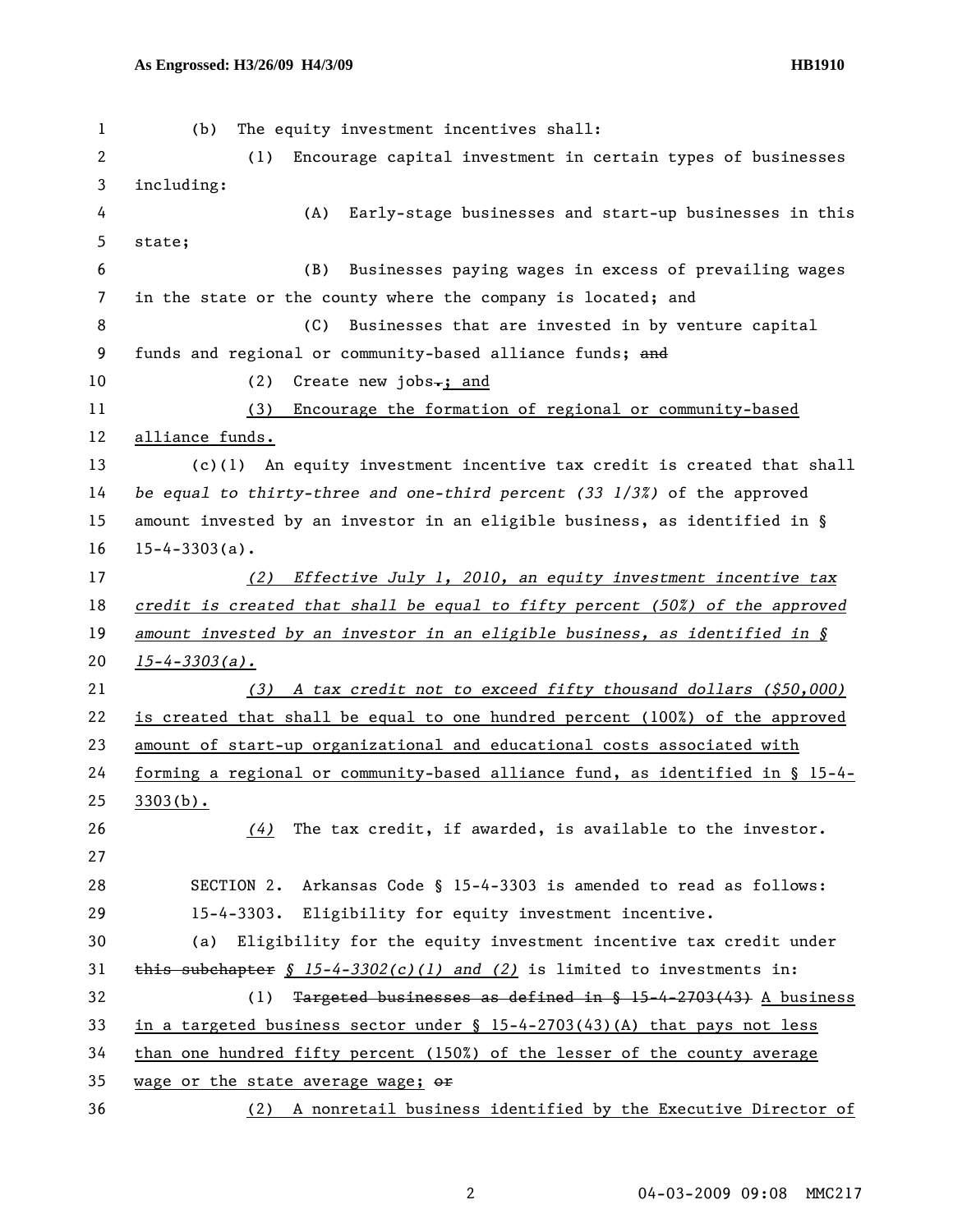## **As Engrossed: H3/26/09 H4/3/09 HB1910**

| 1  | the Arkansas Economic Development Commission as the type of business targeted |
|----|-------------------------------------------------------------------------------|
| 2  | for recruitment, retention, or growth within the state that:                  |
| 3  | (A) Pays not less than one hundred fifty percent (150%) of                    |
| 4  | the lesser of the county average wage or the state average wage; and          |
| 5  | Has its corporate headquarters located in this state;<br>(B)                  |
| 6  | $or$                                                                          |
| 7  | $(2)(3)$ Businesses that receive A business that receives                     |
| 8  | assistance in the form of equity investments from capital investment funds    |
| 9  | that target early-stage businesses and start-up businesses, if the business:  |
| 10 | Pays not less than one hundred fifty percent (150%) of<br>(A)                 |
| 11 | the lesser of the county average wage or the state average wage; and          |
| 12 | (B)<br>Meets at least two (2) of the following conditions:                    |
| 13 | (i) $-$ The business is in one (1) of the business                            |
| 14 | sectors set forth in $\frac{15-4-2703(43)(1)+1+1}{1}$                         |
| 15 | (ii) The business is identified in a local or                                 |
| 16 | regional economic development plan as the type of business targeted for       |
| 17 | recruitment, retention, or growth within the community or region;             |
| 18 | (iii) The business is supported by a resolution                               |
| 19 | of the city council or quorum court in the municipality or county in which    |
| 20 | the business is located or plans to locate;                                   |
| 21 | (iv)(iii) The business is supported by business                               |
| 22 | incubators certified under $\S$ 26-51-815(d);                                 |
| 23 | $\overline{(v)(iv)}$ The business is supported by federal small               |
| 24 | business innovation research grants; or                                       |
| 25 | $\overline{(v_i)}(v)$ The business is supported by technology                 |
| 26 | development or seed capital investments made by instrumentalities of the      |
| 27 | state.                                                                        |
| 28 | (b)(1) Eligibility for the tax credit under $\S$ 15-4-3302(c)(2) is           |
| 29 | limited to investments made after July 1, 2010, to an approved regional or    |
| 30 | community-based alliance fund that is:                                        |
| 31 | (A) A for-profit investment company eligible to do                            |
| 32 | business in this state;                                                       |
| 33 | Formed for the purposes of making investments in:<br>(B)                      |
| 34 | (i) A qualified business primarily located in a                               |
| 35 | designated community, municipality, or county as defined by the regional or   |
| 36 | community-based alliance fund; and                                            |

3 04-03-2009 09:08 MMC217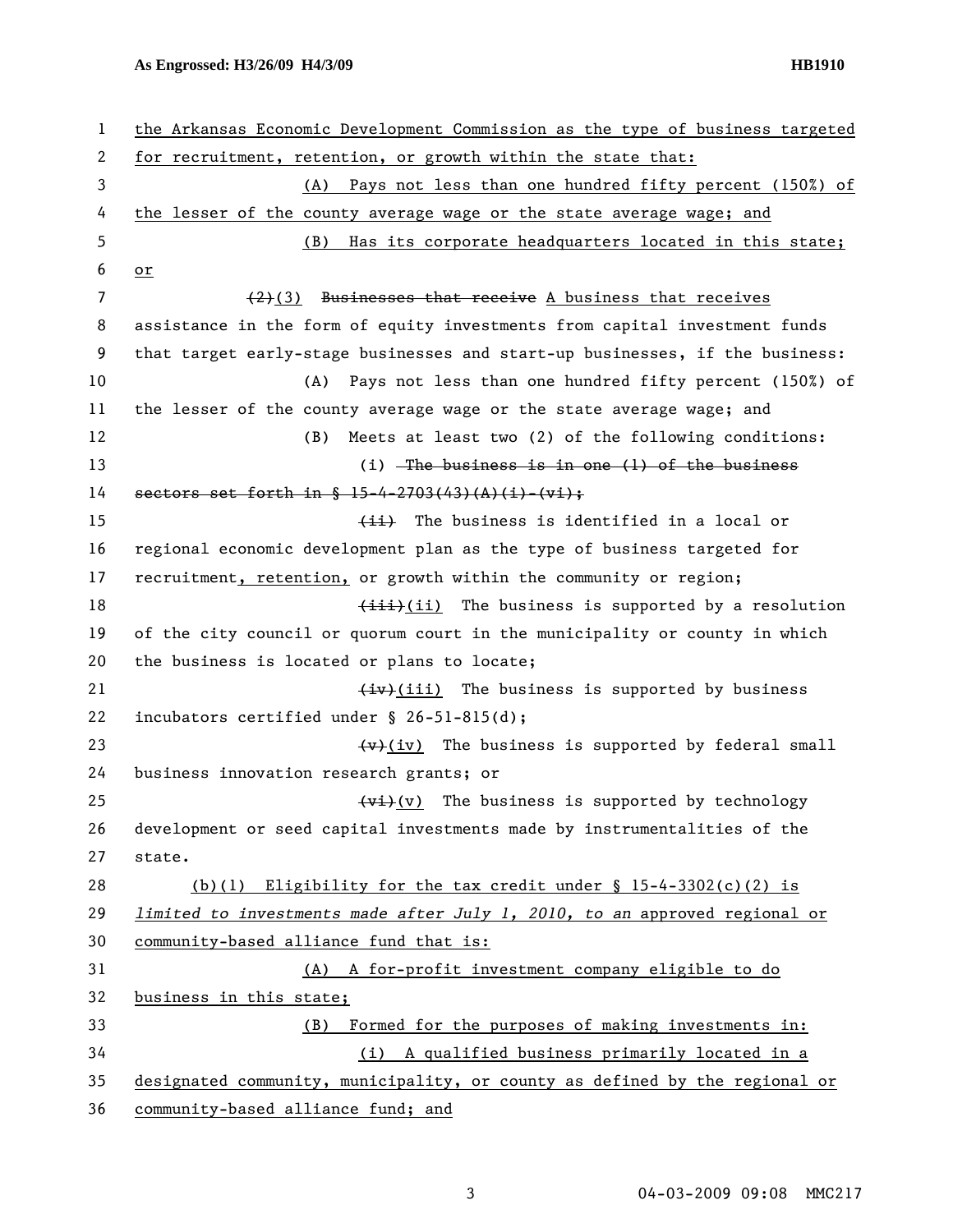| 1  | Conjunction with other investment funds to make<br>(ii)                      |
|----|------------------------------------------------------------------------------|
| 2  | investments in qualified companies located in Arkansas;                      |
| 3  | (C) Supported by a resolution from the city council or                       |
| 4  | quorum court in the municipality or county which have been identified as the |
| 5  | designated geographical area for investment by the regional or community-    |
| 6  | based alliance fund; and                                                     |
| 7  | (D) Formed by not less than three (3) citizens or an                         |
| 8  | organization in the designated community, municipality, or county that has:  |
| 9  | (i) Significant business leadership experience or                            |
| 10 | meaningful exposure covering multiple businesses and industries; and         |
| 11 | (ii) Strong background in corporate finance and                              |
| 12 | experience in working with or implementing business models that efficiently  |
| 13 | utilize capital.                                                             |
| 14 | (2) A regional or community-based alliance fund seeking a tax                |
| 15 | credit under $\S$ 15-4-3302(c)(2) shall be required to:                      |
| 16 | (A) Hold any investment in a qualified company for not                       |
| 17 | less than four (4) years;                                                    |
| 18 | Reinvest any returns from qualified investments back<br>(B)                  |
| 19 | into the regional or community-based alliance fund if those returns are      |
| 20 | collected within four (4) years of initial investment;                       |
| 21 | (C) Hold a diversified portfolio of investments with one                     |
| 22 | (1) investment equaling not more than twenty percent (20%) of the total      |
| 23 | capitalization of the regional or community-based alliance fund; and         |
| 24 | Secure finances sufficient for the purpose of<br>(D)                         |
| 25 | offsetting initial organizational costs associated with the formation of the |
| 26 | regional or community-based alliance fund. Specifically, these finances      |
| 27 | should compensate for but should not be limited to:                          |
| 28 | The cost of hiring legal counsel associated with<br>(i)                      |
| 29 | establishing the organization and governance of the regional or community-   |
| 30 | based alliance fund;                                                         |
| 31 | The cost of hiring or contracting with a<br>(ii)                             |
| 32 | qualified group or individual to manage the regional or community-based      |
| 33 | alliance fund;                                                               |
| 34 | (iii)<br>The cost of a security-related counsel,                             |
| 35 | including the formation of a private placement memorandum; and               |
| 36 | (iv) Any other costs associated with the                                     |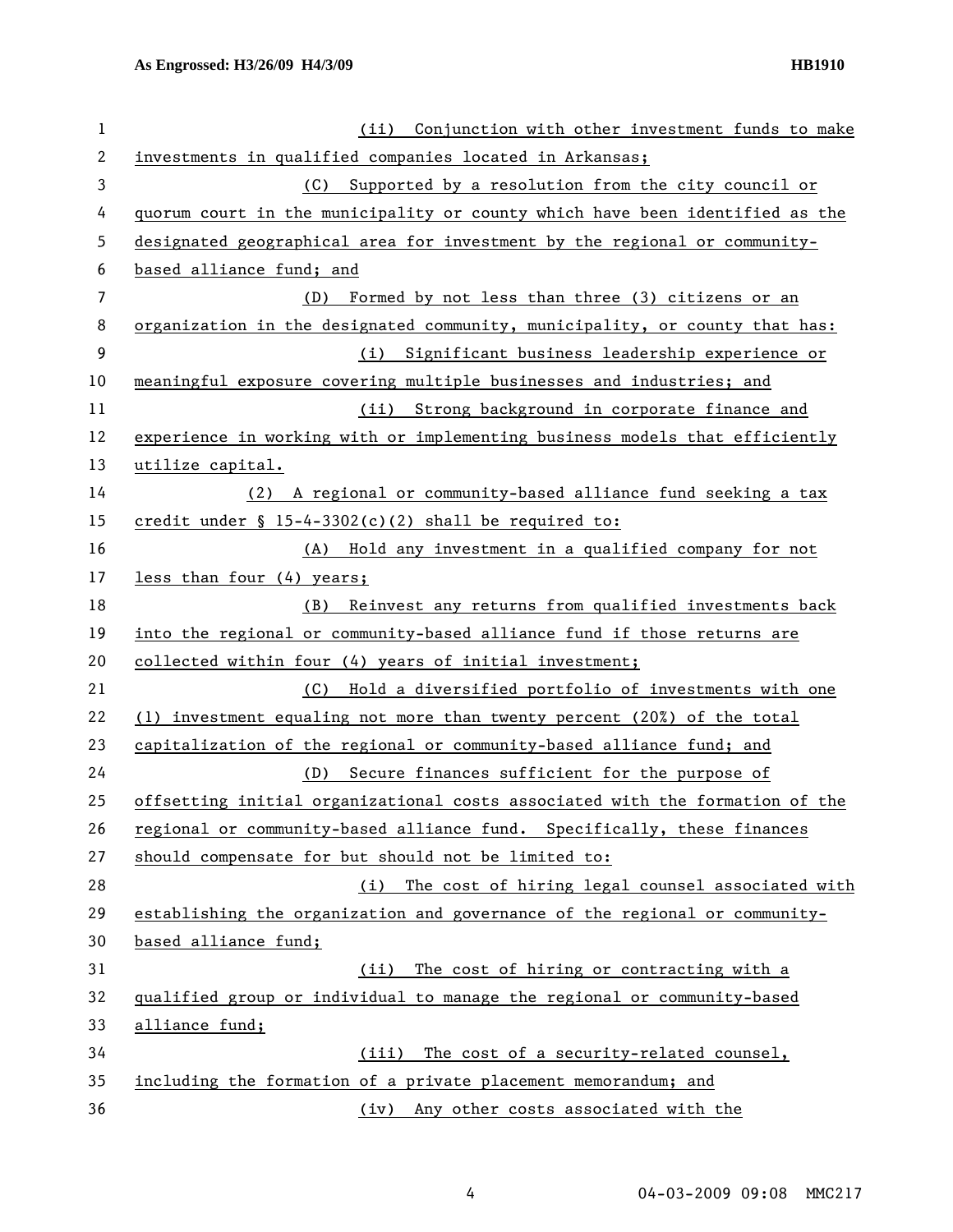**As Engrossed: H3/26/09 H4/3/09 HB1910** 

| 1  | organization and establishment of the regional or community-based alliance      |
|----|---------------------------------------------------------------------------------|
| 2  | fund.                                                                           |
| 3  | (3) Specific requirements set forth jointly by the Arkansas                     |
| 4  | Economic Development Commission, Arkansas Development Finance Authority, and    |
| 5  | Arkansas Science and Technology Authority must be met by the applying           |
| 6  | regional or community-based alliance fund.                                      |
| 7  | $(\frac{1}{2})$ (c)(1) The award of the equity investment incentive tax credit  |
| 8  | to a qualified business under subsection subsections (a) and (b) of this        |
| 9  | section shall be determined jointly be at the discretion of the Executive       |
| 10 | Director of the Arkansas Economic Development Commission, the President of      |
| 11 | the Arkansas Development Finance Authority, and the President of the Arkansas   |
| 12 | Science and Technology Authority.                                               |
| 13 | Only cash investments shall qualify for the equity<br>(2)                       |
| 14 | investment incentive tax credit under this subchapter.                          |
| 15 | (3) A business that seeks eligibility for an equity investment                  |
| 16 | incentive tax credit under this subchapter shall sign an equity investment      |
| 17 | incentive agreement with the commission.                                        |
| 18 |                                                                                 |
| 19 | SECTION 3. Arkansas Code § 15-4-3304 is amended to read as follows:             |
| 20 | 15-4-3304. Application for an equity investment incentive tax credit.           |
| 21 | $(a)(1)$ A business that seeks eligibility for an equity investment             |
| 22 | incentive tax credit under this subchapter $\S 15-4-3302(c)(1)$ shall file an   |
| 23 | application with the Arkansas Economic Development Commission.                  |
| 24 | $(b)$ (2) The application shall include:                                        |
| 25 | $(1)$ (A) A business plan describing the proposed business for                  |
| 26 | which an equity investment incentive tax credit is sought;                      |
| 27 | $(2)$ (B) A projection of the amount of capital being sought for                |
| 28 | the proposed business; and                                                      |
| 29 | $(3)$ (C) Other information requested jointly by the Executive                  |
| 30 | Director of the Arkansas Economic Development Commission, the President of      |
| 31 | the Arkansas Development Finance Authority, and the President of the Arkansas   |
| 32 | Science and Technology Authority.                                               |
| 33 | $(b)(1)$ A regional or community-based alliance fund that intends to            |
| 34 | invest in a qualified business as defined by $\S$ 15-4-3303(a) and seeks to     |
| 35 | qualify for the tax credit under $\S$ 15-4-3302(c)(2) shall file an application |
| 36 | with the Arkansas Economic Development Commission.                              |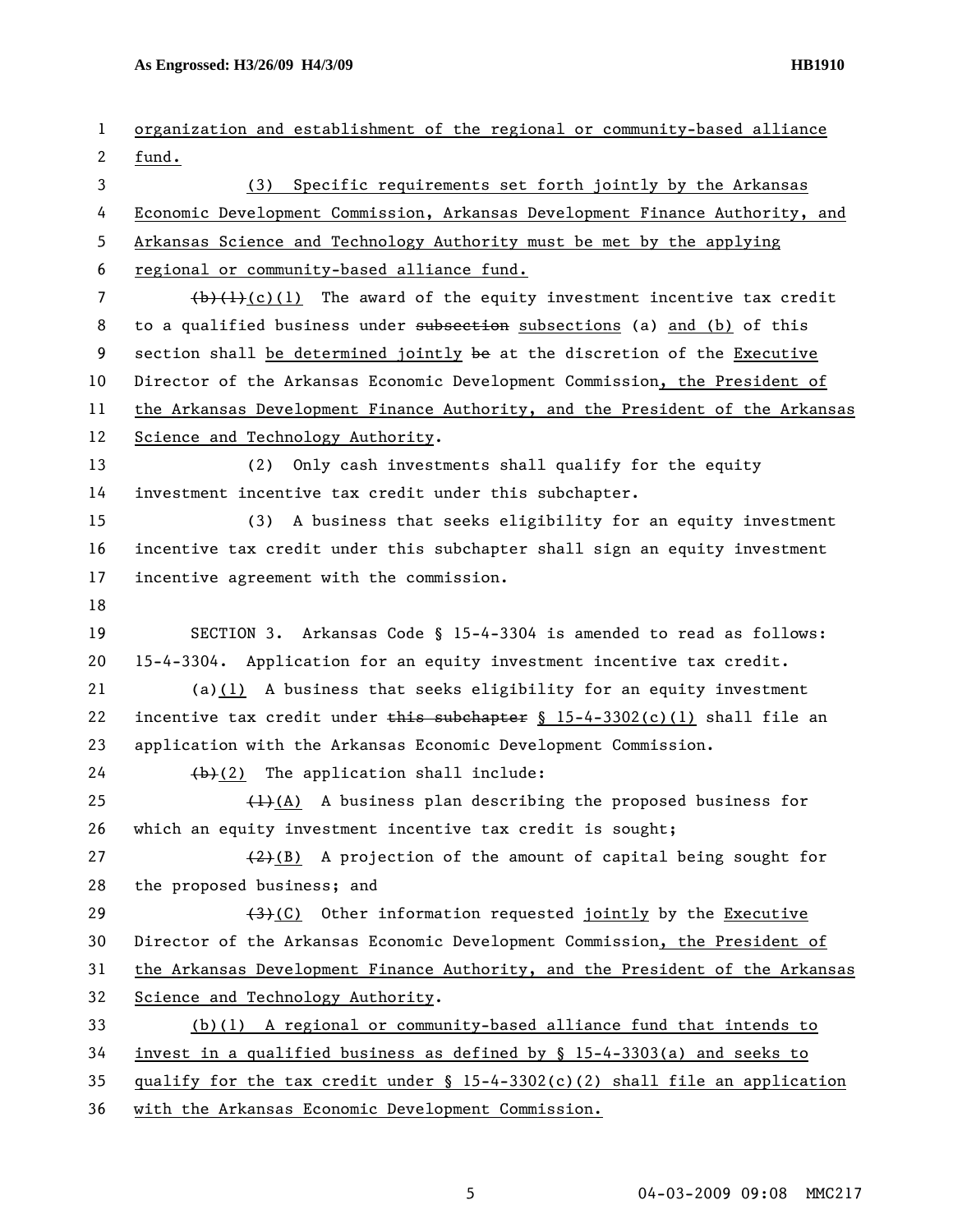| $\mathbf 1$  | The application shall include:<br>(2)                                            |
|--------------|----------------------------------------------------------------------------------|
| $\mathbf{2}$ | (A) A business plan describing the proposed regional or                          |
| 3            | community-based alliance fund;                                                   |
| 4            | A projection of the amount of capital being sought for<br>(B)                    |
| 5            | the proposed regional or community-based alliance fund;                          |
| 6            | A projection of the total organizational and<br>(C)                              |
| 7            | educational costs associated with forming the proposed regional or community-    |
| 8            | based alliance fund;                                                             |
| 9            | A strategy for garnering commitments for the projected<br>(D)                    |
| 10           | amount of capital being sought for the regional or community-based alliance      |
| 11           | fund; and                                                                        |
| 12           | (E)<br>Other information requested jointly by the Executive                      |
| 13           | Director of the Arkansas Economic Development Commission, the President of       |
| 14           | the Arkansas Development Finance Authority, and the President of the Arkansas    |
| 15           | Science and Technology Authority.                                                |
| 16           | (c)(1) $(A)$ The commission shall gather information necessary to                |
| 17           | determine the eligibility of a business that seeks an equity investment          |
| 18           | incentive tax credit under $$ 15-4-3302(c)(1)$ and process the application.      |
| 19           | The commission shall gather information necessary to<br>(B)                      |
| 20           | determine the eligibility of a regional or community-based alliance fund that    |
| 21           | seeks qualification for the tax credit under $\S$ 15-4-3302(c)(2) and process    |
|              |                                                                                  |
| 22           | the application.                                                                 |
| 23           | $(2)$ $(A)$ The commission shall share the application and all                   |
| 24           | information concerning the business or regional or community-based alliance      |
| 25           | fund with the Arkansas Development Finance Authority and the Arkansas Science    |
| 26           | and Technology Authority for review and concurrence on whether an equity         |
| 27           | investment incentive is offered to the business.                                 |
| 28           | (B) The Arkansas Science and Technology Authority shall                          |
| 29           | decide whether an equity investment incentive shall be offered to the            |
| 30           | business.                                                                        |
| 31           | If a business is notified of approval of an application for an<br>$(d)$ (1)      |
| 32           | equity investment incentive tax credit under $\S 15-4-3302(c)(1)$ , the business |
| 33           | shall sign an equity investment incentive agreement with the commission.         |
| 34           | After the equity investment incentive agreement has been<br>(2)                  |
| 35           | signed by the business and the commission, the business may solicit investors    |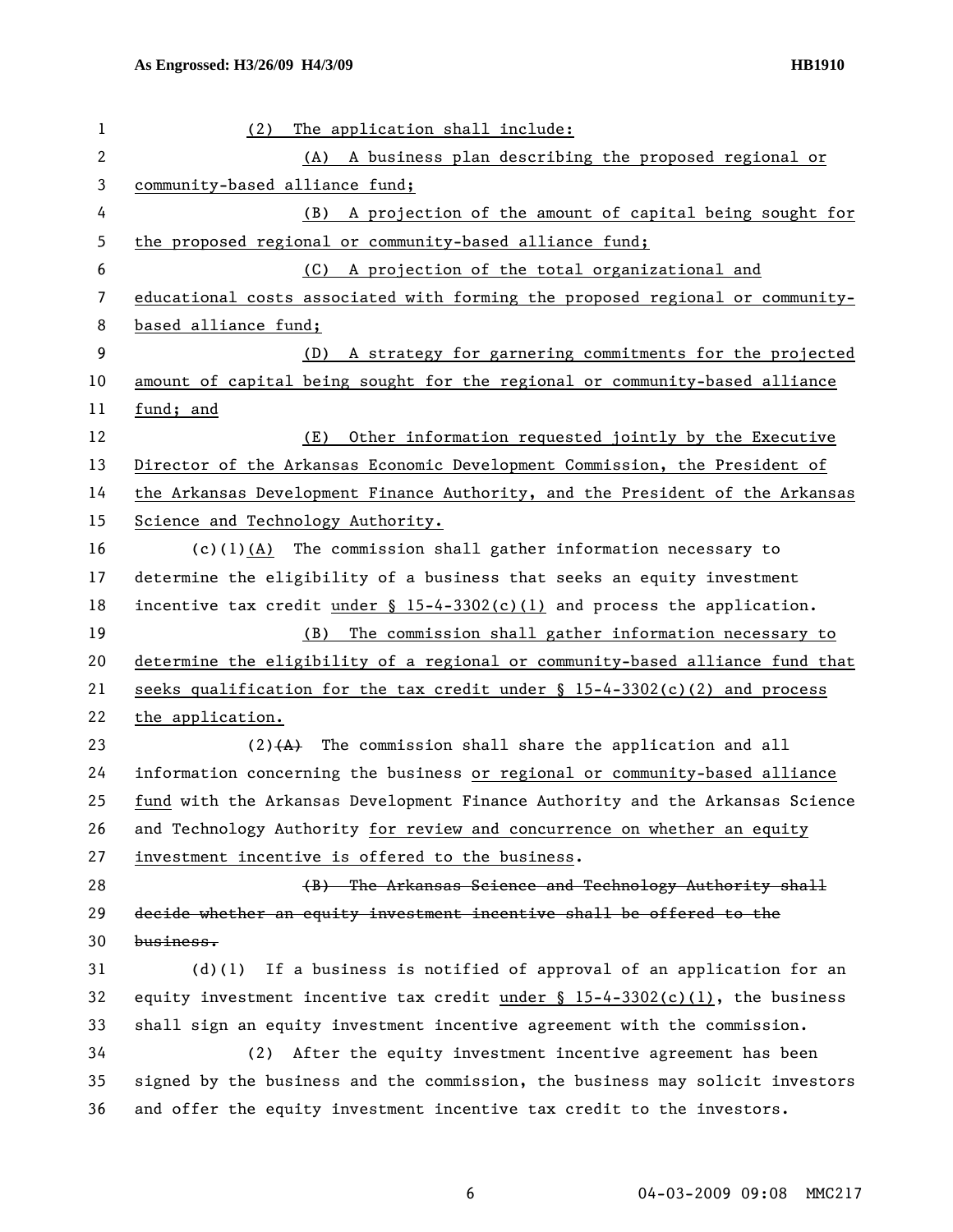| 1              | If a regional or community-based alliance fund is notified<br>(3)             |
|----------------|-------------------------------------------------------------------------------|
| 2              | of approval for the tax credit under $\S 15-4-3302(c)(2)$ , the regional or   |
| 3              | community-based alliance fund shall sign an incentive agreement with the      |
| 4              | commission.                                                                   |
| 5              | (e)(1) For the equity investment tax credit under $\S$ 15-4-3302(c)(1) to     |
| 6              | be awarded to an investor, the eligible business shall verify that all        |
| $\overline{7}$ | conditions to the award of an equity investment incentive tax credit stated   |
| 8              | in the equity investment incentive agreement have been met within the time    |
| 9              | set forth in the agreement.                                                   |
| 10             | (2) For the tax credit under $\S$ 15-4-3302(c)(2) to be awarded to            |
| 11             | a regional or community-based alliance fund, the eligible regional or         |
| 12             | community-based alliance fund shall verify that all conditions to the award   |
| 13             | of the tax credit stated in the incentive agreement have been met within the  |
| 14             | time set forth in the agreement.                                              |
| 15             |                                                                               |
| 16             | SECTION 4. Arkansas Code § 15-4-3305(a) and (b) (As amended by Act 481        |
| 17             | of 2009), concerning an award of an equity investment incentive tax credit,   |
| 18             | is amended to read as follows:                                                |
| 19             | A person or company that purchases an equity interest in a<br>(a)             |
| 20             | qualified business under § 15-4-3303(a) or invests in a qualified regional or |
| 21             | community-based alliance fund under § 15-4-3303(b) in any of the calendar     |
| 22             | years 2007 - 2019 2009 - 2019 is entitled to a credit against any state       |
| 23             | income tax liability that may be imposed on the person or company for any tax |
| 24             | year commencing on or after the date of the purchase.                         |
| 25             | The credit against state income tax liability shall be determined<br>(b)      |
| 26             | in the following manner:                                                      |
| 27             | The If approved under $\S$ 15-4-3303(a), the credit shall not<br>(1)          |
| 28             | exceed thirty three and one third percent (33 1/3%) fifty percent (50%) of    |
| 29             | the actual purchase price paid for the equity interest to the business, less  |
| 30             | any fees or commissions to underwriters or sales agents paid by the business; |
| 31             | (2)<br>If approved under § 15-4-3303(b), the credit shall not                 |
| 32             | exceed one hundred percent (100%) of the actual costs incurred through        |
| 33             | forming a regional or community-based alliance fund;                          |
| 34             | In any one (1) tax year, the credit allowed by this section<br>(3)            |
| 35             | shall not exceed fifty percent (50%) of the net Arkansas state income tax     |
| 36             | liability or premium tax liability of the taxpayer after all other credits    |